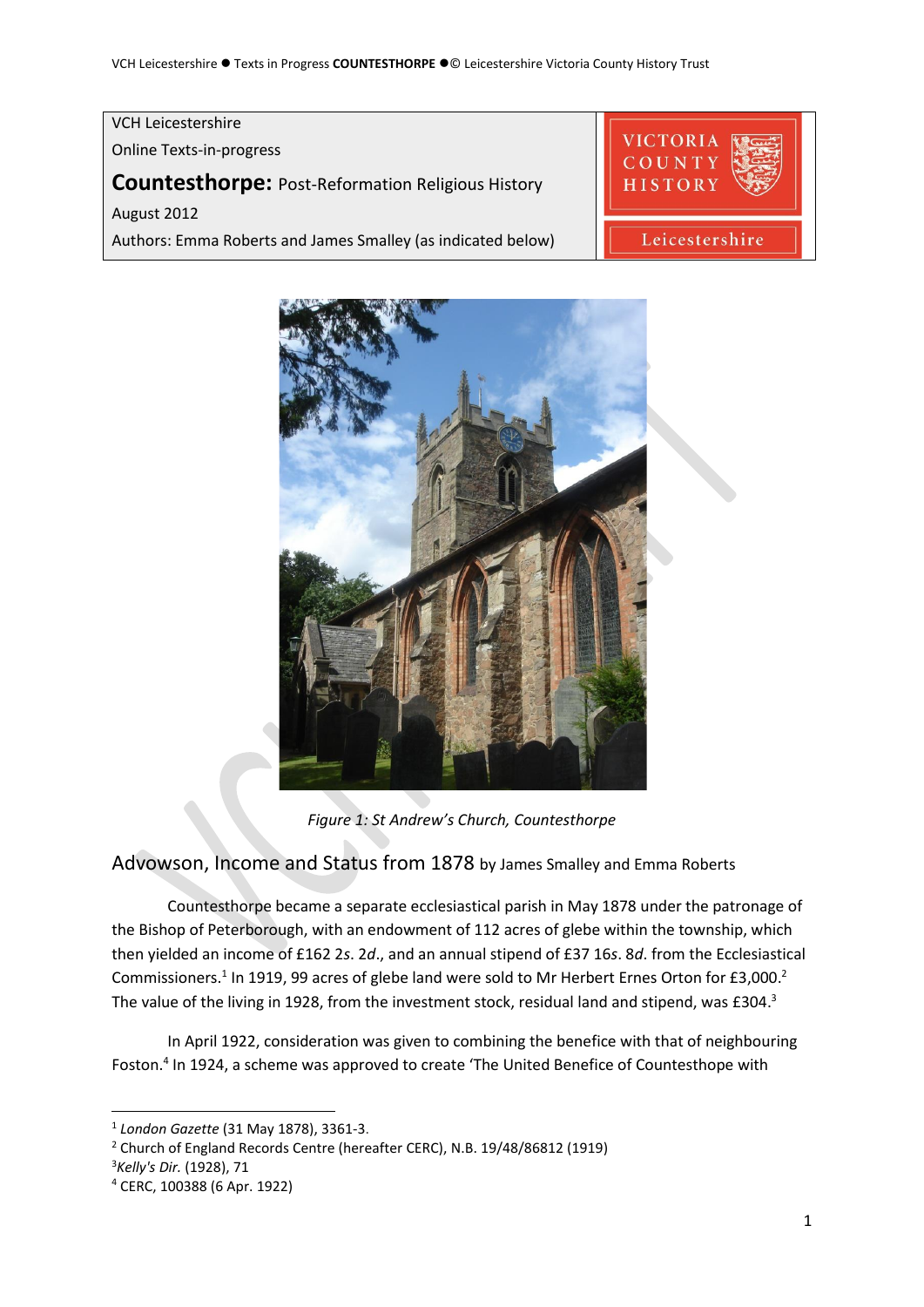Foston', although the parishes would remain distinct entities in all respects. It would take effect when each of the two incumbents then in place had either resigned or died. The incumbent for the two benefices would then live in Countesthorpe, and the parsonage at Foston would be sold. The appointment of future incumbents would be exercised by the two patrons alternately.<sup>5</sup> The union finally took place in January 1934 on the death of the vicar of Countesthorpe.<sup>6</sup> In 1936, the value of the united benefice was  $£600<sup>7</sup>$  In 1939, the rector of Peatling Parva took over the care of the benefice for a stipend of £200 per annum during the absence of the incumbent, who was serving as Chaplain to the Forces.<sup>8</sup>

The patron of Foston when the scheme was approved was Sir H. Mallaby-Deeley,<sup>9</sup> but by the time it was implemented, not only had the Countesthorpe patron changed from the Bishop of Peterborough to the Bishop of Leicester, but the Foston patronage had split, with medieties held by Sir H. Mallaby-Deeley and L.H.R Loyd. Initially the arrangement for alternative presentation remained in place,<sup>10</sup> but by 1943 this was proving unsatisfactory to both the bishop and the private patrons, and the latter agreed to transfer their interest to the diocesan board of patronage.<sup>11</sup> From 1947 the patron for the united benefice became the bishop and the diocesan board, alternately.<sup>12</sup> The benefice has now expanded to include Peatling Magna (from about 2009) and Willoughby Waterleys (from about 2010).<sup>13</sup> Ashby Magna, which was previously combined with Peatling Magna and Willoughby Waterleys,<sup>14</sup> did not join them. As the bishop was patron of Peatling Magna and Willoughby Waterleys,<sup>15</sup> the change has not complicated the advowson.

# Parsonage by James Smalley and Emma Roberts

The residents of Countesthorpe had sent a deputation to the bishop in 1876 explaining their request to become an independent parish. The bishop urged an objection that there was no parsonage house at Countesthorpe, but it was said that the desire for change was so strong within the township that funds could be raised to build one.<sup>16</sup> Yet although the parish was divided in 1878, it was not until 1890 that steps were taken to provide a house for the incumbent. A subscription raised £400 and the Diocesan society provided £100,<sup>17</sup> and this was matched by a £200 grant from Queen Anne's Bounty and £300 from the Ecclesiastical Commissioners.<sup>18</sup> The house, which cost £1,025, was completed in 1893.<sup>19</sup> In 1923 it was described as having a garage, stable, foul-house,

<sup>5</sup> *London Gazette* (22 Feb. 1924), 1559-1560.

<sup>6</sup> CERC, 72451 (11 Jan. 1934).

<sup>7</sup> *Kelly's Dir.* (1936), 70

<sup>8</sup> CERC, NB.19/48/72451 (11 Oct. 1939).

<sup>9</sup> *Peterborough Diocesan Calendar, Clergy List and Almanack, 1926* (Leicester, 1926), 138.

<sup>10</sup> *Leicester Diocesan Calendar, Clergy List and Year Book, 1937* (Leicester, 1937), 101.

<sup>11</sup> CERC, N.B. 19/48/72451 (1943)

<sup>12</sup> *Leicester Diocesan Calendar, Clergy List and Year Book, 1947* (Leicester, 1947), 91.

<sup>&</sup>lt;sup>13</sup> Information from church member, September 2012.

<sup>14</sup> *Leicester Diocesan Directory, 1999* (Leicester, 1999), 81.

<sup>15</sup> *Ibid*.

<sup>16</sup> *Leic. Chron.* (12 Aug. 1876), 9

<sup>17</sup> CERC N.B.19/48/53867 (1890)

<sup>18</sup> CERC N.B.19/48/72451 (2 Mar. 1891).

<sup>19</sup>CERC N.B. 19/48/72451 (1893)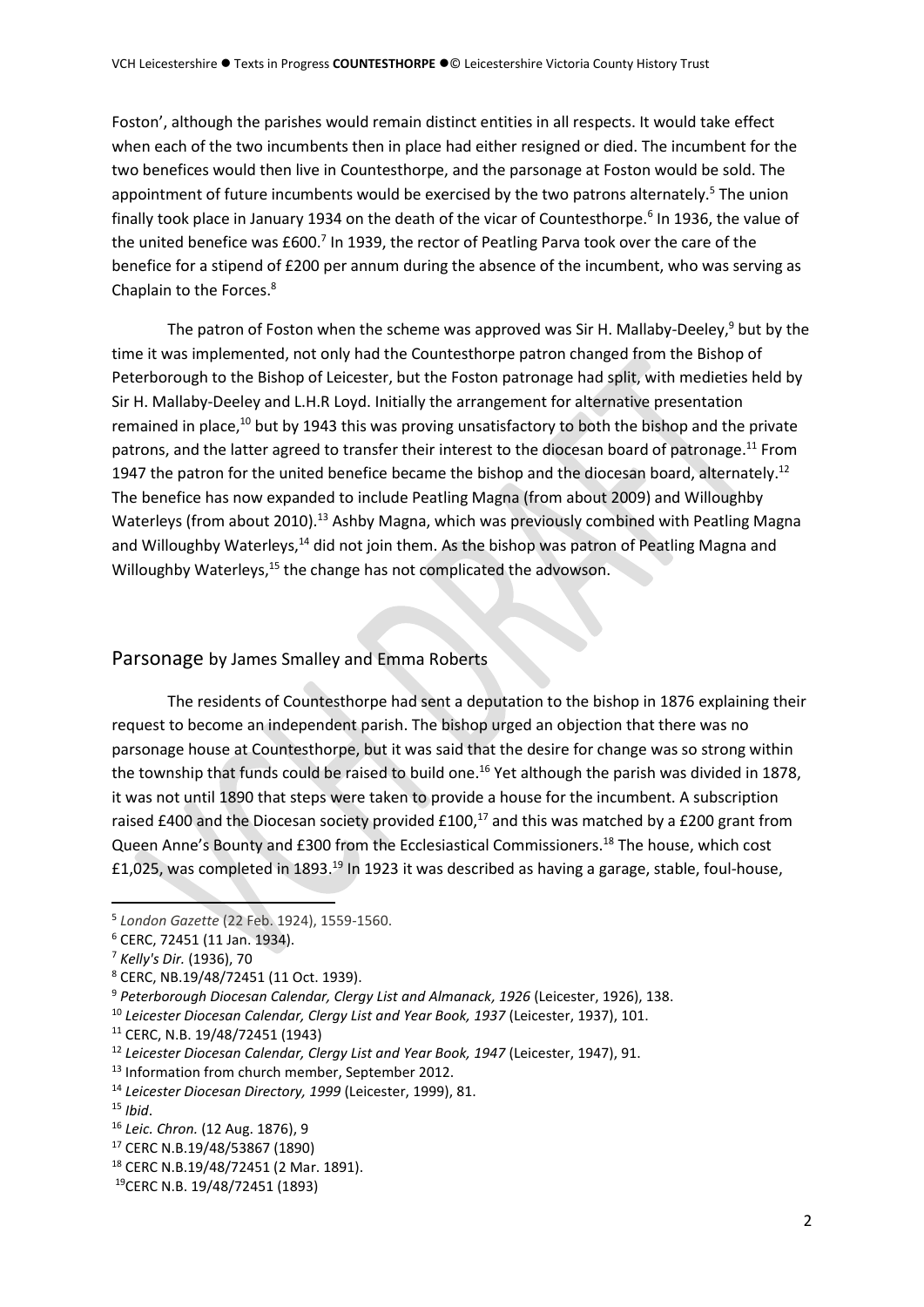wood-house and a store room for fruit. Inside were three small living rooms, seven bedrooms, a dressing room and three small rooms in a gardener's wing.<sup>20</sup> It continued to be the house for the incumbent of the benefice after the parish was united with Foston in 1934.<sup>21</sup>

## The Anglican Church by Emma Roberts and Pam Fisher

## **Religious life**

The number of communicants in 1676 was said to be 168.<sup>22</sup> By 1721 that number was little changed, at 150, although fewer than 30 people actually took communion when it was offered. There was then just one Sunday service most weeks, with a second Sunday service in every third week.<sup>23</sup>

The 1851 religious census recorded an actual attendance of 142 at the only service that day (in the afternoon), which it was claimed was less than the usual attendance.<sup>24</sup> By 1872, communion was given eight times each year, but the number of communicants was just 20-30. Like Blaby, attendance at morning services was said to be 'rather scanty', and there was no service in the afternoon, but there was an evening service, where the congregation was said to be 'very full', and increasing.<sup>25</sup> In 1910 the usual number of communicants was about 30, but 80 at the major festivals. Congregations of 300 people were seen and the Lord's Day was said to be 'very well & quietly observed' in the parish.<sup>26</sup>

#### **Building**

An engraving of Countesthorpe church in around  $1810<sup>27</sup>$  shows an undistinguished building with apparent plate tracery in the north, suggesting a date no later than around 1250. Only the perpendicular tower now remains from this medieval building.<sup>28</sup> In the late 18th century the condition of the church does not seem to have been a concern. A visitation report of 1779 listed little more than the need for a new door to the chancel, a new font cover and new weather boards for the bell chamber. In addition the incumbent was to see that two families' pews were repaired and a garden that was encroaching on church land was removed. It was certified the following Easter that all the requirements had been met.<sup>29</sup> Writing in 1810, Nichols described the neatness of the church's tower, 'surmounted by handsome pinnacles' and the roof, which was 'wholly covered with Swithland slate'.<sup>30</sup>

<sup>20</sup> CERC N.B. 19/48/53867 (1923)

<sup>21</sup> *London Gazette* (22 Feb. 1924), 1559-1560.

<sup>22</sup> A. Whiteman, *The Compton Census of 1676: A Critical Edition*, (London, 1986), 336

<sup>&</sup>lt;sup>23</sup> Lincolnshire Archives, Gibson 4, 391-4; Gibson 12, 547-50.

<sup>24</sup> TNA: PRO, HO 129/411/20.

<sup>25</sup> Northamptonshire RO, ML 594.

<sup>26</sup> Northamptonshire RO, Box X926.

<sup>27</sup> J. Nichols, *The History and Antiquities of the County of Leicester* (1810), IV, 52-3.

<sup>28</sup> N. Pevsner (rev. E. Williamson), *Leicestershire and Rutland* (Harmondsworth, 1984), 142

<sup>29</sup> ROLLR, ID/41/21, f. 51v.

<sup>30</sup> Nichols, *History,* 57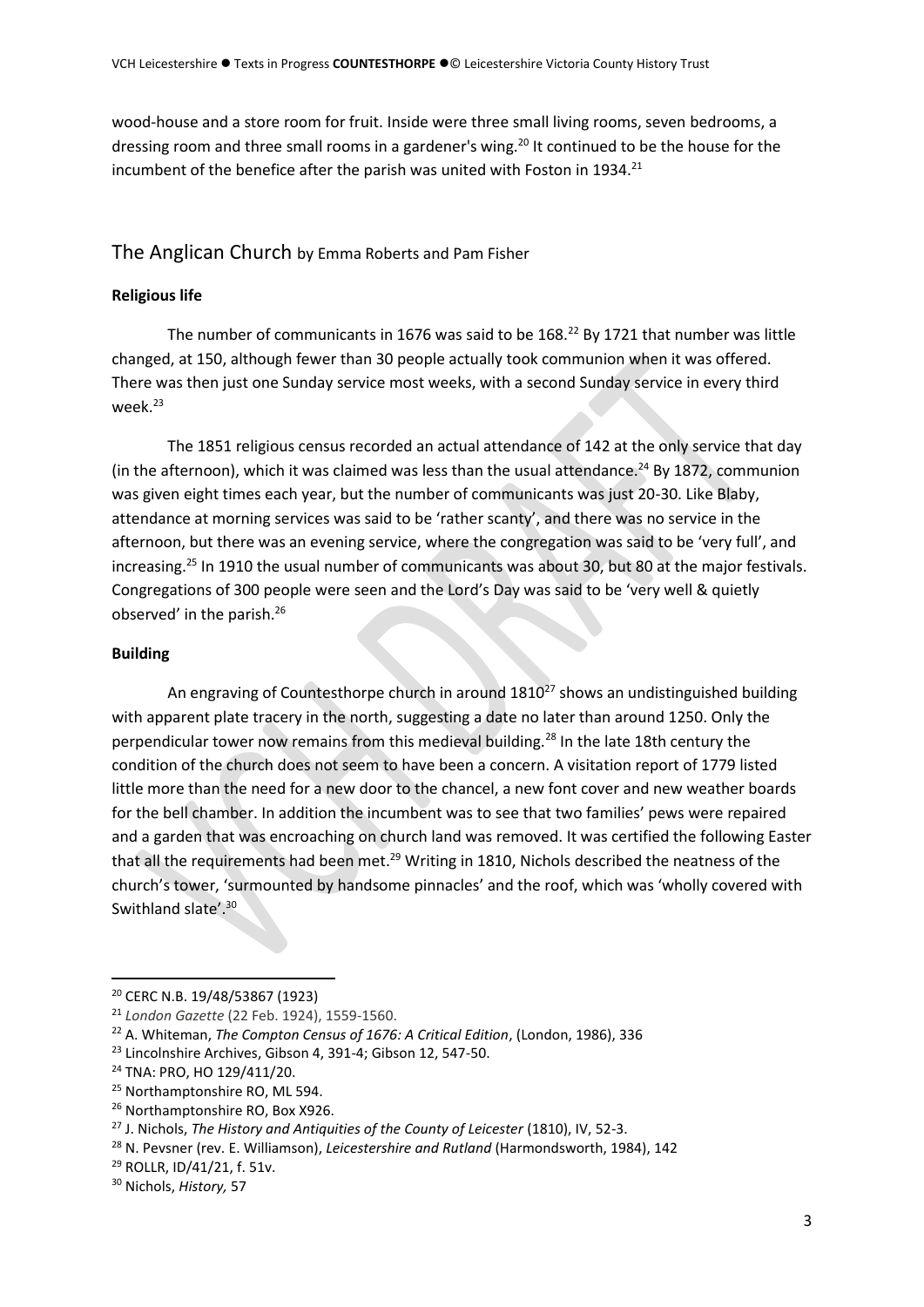Although the main issue identified at the visitation in 1838 was simply an accumulation of dust and dirt, $31$  the following year plans were submitted and approved for a rebuilding of the church.<sup>32</sup> A faculty was granted in March 1841, on the grounds that the building was in a 'dilapidated state', for taking down and rebuilding the main body of the church and widening it, but the chancel and tower were to be left untouched, other than tying them into the new building.<sup>33</sup> Advertisements were placed for 'persons desirous of Contracting for the Pulling Down, Re-building, and Enlarging of the Church', who were desired to view the plans at architect Henry Goddard's office.<sup>34</sup> By the 1842 visitation the work was complete, and the chancel was also described as 'new', beginning 'exactly where the old chancel began'.<sup>35</sup> The result was the creation of an aisleless building of auditory proportions, with a gallery and pointed brick-lined windows.<sup>36</sup> The 163 seats in the earlier building had been increased to 375, of which 170 were free.<sup>37</sup> Many of these were in box pews with seats facing in different directions.<sup>38</sup> Other seats were on a wide gallery, which stretched across the whole of the west end of the church.<sup>39</sup> A £100 grant was received from the newly created Incorporated Church Building Society,<sup>40</sup> but the majority of the cost of £1,000 was raised by subscription.<sup>41</sup> A photograph of the interior of the church at this time shows that the walls were whitewashed and that the chancel and the nave were almost completely separated by a wall and an archway that included a wooden chancel screen. For the majority of the congregation, the altar would have been largely obscured from view.<sup>42</sup> Goddard's design showed 'blissful ignorance of ecclesiology'.<sup>43</sup> In 1878 the building was described as looking like 'a very old-fashioned meeting house [with] a pretty little chancel and an ancient Gothic tower', and surprise was expressed that such a relatively new Anglican church should have been conceived in a form that 'Dissenters themselves have long been busy improving away'.<sup>44</sup>

A minor restoration in 1883 resulted in a short period of closure,<sup>45</sup> then in 1889 the chancel was renovated and a choir vestry built.<sup>46</sup> Plans to rebuild the nave with funding from the Incorporated Church Building Society were rejected,<sup>47</sup> but the rebuilding went ahead in 1907 under the direction of T.P. Bown of Leicester.<sup>48</sup> Two narrow aisles were created in the nave space by the insertion of arcades created with brick pillars, the nave area was enlarged at the expense of the

- <sup>34</sup> *Leic. Chron*. (4 April 1840), 1.
- <sup>35</sup> ROLLR, 1850'245/50/8, f. 49

<sup>38</sup> Brandwood, 'Church Building' 49, 100.

<sup>40</sup> Brandwood, 'Church Building', 256.

<sup>31</sup> ROLLR, 1850'245/50/6, f. 83.

<sup>32</sup> Lambeth Palace Library, *ICBS minute book*, vol.10 f. 26ff., Church Plans (2012),

[http://www.churchplansonline.org/,](http://www.churchplansonline.org/) [accessed 13 September 2012]

<sup>33</sup> ROLLR, DE 1465/30/1.

<sup>&</sup>lt;sup>36</sup> G.K. Brandwood, 'Church Building and Restoration in Leicestershire' (Univ. of Leicester, PhD thesis, 1984), 80.

<sup>37</sup> ROLLR, DE 1465/30/6.

<sup>39</sup> *Leic. Chron*. (13 July 1878), 6

<sup>41</sup> W. White, *History, Gazetteer & Directory of Leicestershire & Rutland* (Sheffield, 1846), 379

<sup>42</sup> A. True, *A pictorial History of Countesthorpe* (Countesthorpe, 1991), 18.

<sup>43</sup> Brandwood, 'Church building', 272.

<sup>44</sup> *Leic. Chron*. (13 July 1878), 6.

<sup>45</sup> *Ibid*. (30 June 1883) 8.

<sup>46</sup> *Assoc. Archit. and Archaeol. Soc. Rpt*, 20 (1889), lx.

<sup>47</sup> Lambeth Palace Library, *ICBS minute book*, vol. 30, 286.

<sup>48</sup> Brandwood, 'Church building', 448.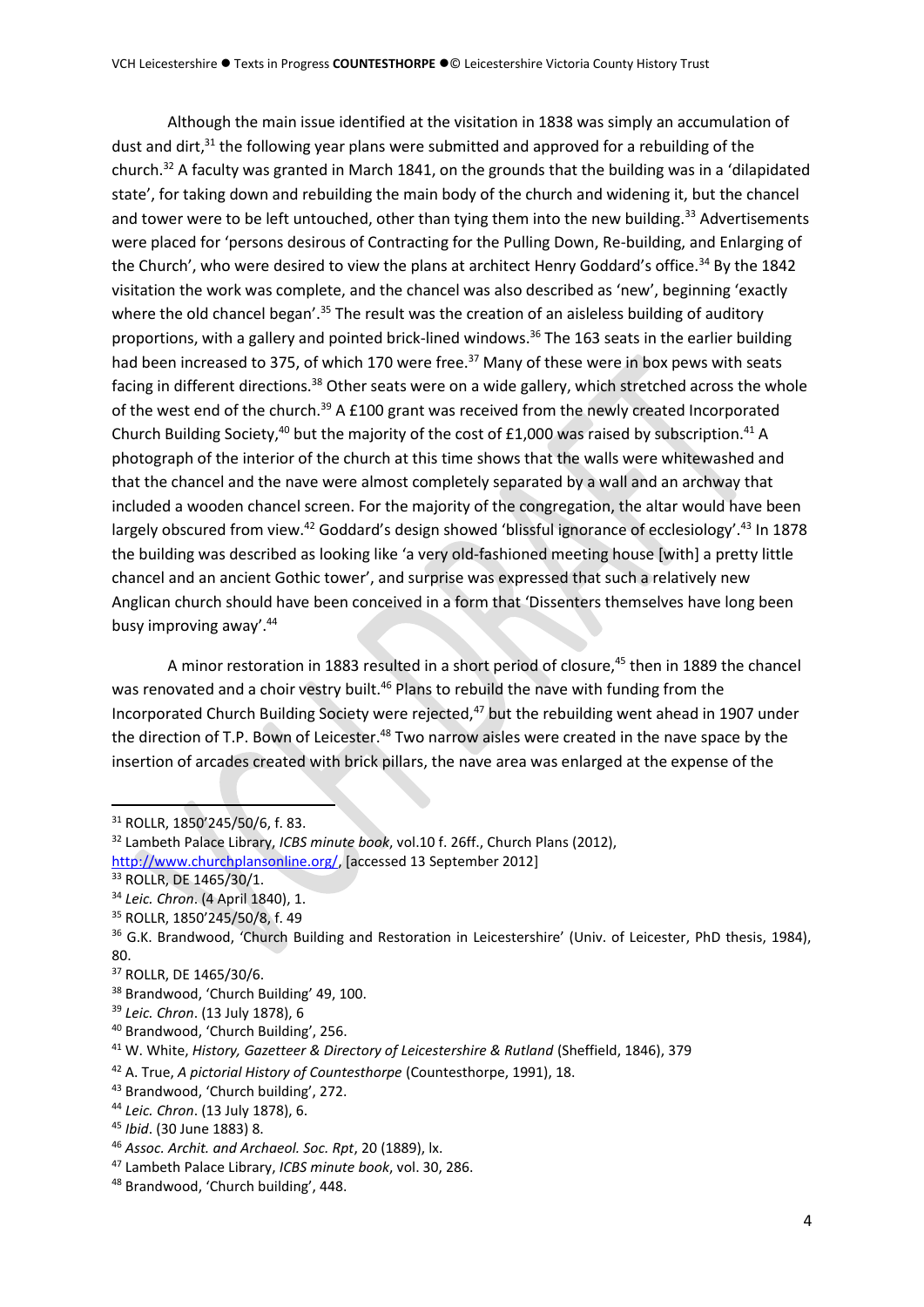chancel,<sup>49</sup> the separating wall was removed and the plaster removed from the walls.<sup>50</sup> The total cost was £952, and the church received a grant from the Church Extension Board.<sup>51</sup> The carved oak pulpit was added at this time, a bequest from the will of Reverend G.C. Wing, late vicar of Foston.<sup>52</sup> The church has remained largely unchanged since, although the pews were removed in 2004 and replaced with chairs to enable the nave to be used more flexibly for a wider variety of community events in addition to church services.<sup>53</sup>

The grave yard which surrounded the church was converted into a garden of rest in 1953, when headstones were removed and laid along the perimeter of the graveyard. In addition, several trees were removed and paving added for greater ease of access.<sup>54</sup>

## Protestant Nonconformity by Emma Roberts

### *Early dissent*

In 1676, Countesthorpe had twelve nonconformists. <sup>55</sup> The visitation return of 1718 lists a family of 'Obstinate Anabaptists', and that for 1721 mentions two small families of Anabaptists. An intriguing addition is also included in the 1718 return of 'two aged people' who are said to belong to the 'Family of Love', but no mention is made of them in the 1721 return. No licensed meeting houses were noted in the visitation returns of 1718 and 1721.<sup>56</sup> Licences were granted for Protestant Dissenters in 1783 for Benjamin Christian's house, in 1794 for Joseph Beale's house<sup>57</sup> and in 1796 for Joseph Humfrey's house.<sup>58</sup> Two licences were issued in 1800, one of these being specifically for a Baptist meeting,<sup>59</sup> and it is likely that the Baptist licence is the one recorded in another contemporary listing as a licence for 'a Building upon Benjamin Christian's premises',<sup>60</sup> suggesting either a purpose-built chapel or a converted outhouse.

### *Baptist*

No original records survive documenting the early history of the Baptists in Countesthorpe, and memories have produced conflicting accounts. In 1878 it was said that the first dissenters in Countesthorpe began to attend the Baptist Church at Arnesby from 1738, and that their first meeting in Countesthorpe was in about 1790 in the house of an 80-year-old woman. It was said that their first chapel was built shortly afterwards, and was affiliated to the Particular Baptist church in

<sup>57</sup> ROLLR, QS 44/2/96; QS 44/1/2.

<sup>49</sup> H. Schultka and A. True, *Around Countesthorpe* (Stroud, 1999), 11.

<sup>50</sup> True, *Pictorial History*, 19.

<sup>51</sup> *Assoc. Archit. and Archaeol. Soc. Rpt*, 29 (1907-8), xxxviii

<sup>52</sup> *Ibid.*

<sup>53</sup> R. Holdridge, interview by author, 14 September 2012.

<sup>54</sup> ROLLR, DE 1731/1.

<sup>55</sup> A. Whiteman, *The Compton Census of 1676: A Critical Edition*, (London, 1986), 336.

<sup>56</sup> Lincs. Arch., Gibson 4, 392; Gibson 12, p.548.

<sup>58</sup> ROLLR, QS 44/2/112; QS 44/1/2.

<sup>59</sup> ROLLR, QS 44/2/133; QS 44/2/135.

<sup>60</sup> ROLLR, QS 44/1/2.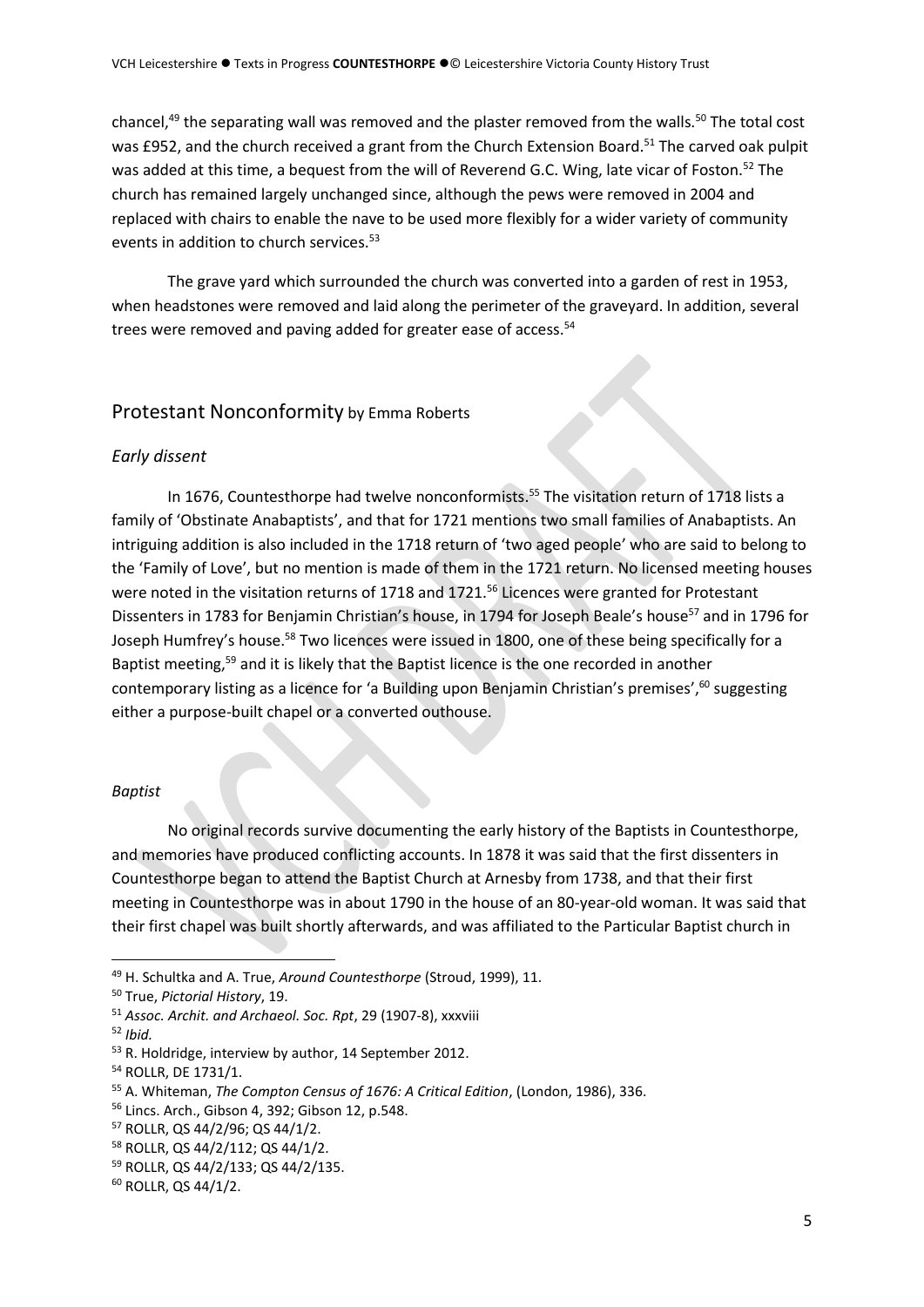Arnesby.<sup>61</sup> Another account says that the Baptist congregation in Countesthorpe was established in about 1800, when a group of dissenters came from Wigston Magna, and built their first chapel in  $1810.<sup>62</sup>$  Both sources agree that this first chapel was rebuilt in 1829. That year, there were 300 Baptists meeting in the village for worship, more than at Blaby.<sup>63</sup> The building was known simply as the Dissenters' Chapel in 1851, and was used by Particular Baptists and Independents in 1846 and 1851, when it had seating for 230 people. There was only one service on 30 March 1851, in the evening, attended by 175 worshippers, with 40 people attending an evening Sunday School.<sup>64</sup> It is said that members attended the Particular Baptist Church at Arnesby on Sunday mornings until 1863.<sup>65</sup> That year a new chapel was built, at a cost of c.£1,000,<sup>66</sup> on land adjacent to the previous chapel, and the congregation formally split from that at Arnesby. <sup>67</sup> The new chapel could accommodate 356 worshippers.<sup>68</sup>

This church is an Independent Reformed and Particular Baptist Church in 2022, holding two services each Sunday, with several regular faith, fellowship and social meetings in addition, including prayer breakfasts, bible studies, 'tots and tea' and a table tennis group.<sup>69</sup>



*Figure 2: Baptist Chapel, Countesthorpe.*

<sup>61</sup> *Leic. Chron*., 13 July 1878, 6.

<sup>62</sup> ROLLR, DE 1743/1.

<sup>63</sup> ROLLR, QS 95/2/1/13; QS 95/2/1/5, 1829.

<sup>64</sup> TNA, HO 129/411/25; W. White, *History, Gazetteer & Directory of Leicestershire and Rutland* (Sheffield, 1846), 379.

<sup>65</sup> *Leic. Chron*., 13 July 1878, 6.

<sup>66</sup> White, *Hist., Gaz.* (Sheffield, 1877), 196.

<sup>67</sup> ROLLR, DE 1743/1.

<sup>68</sup> *Kelly's Directory of Leicestershire* (London, 1941), 1143.

<sup>&</sup>lt;sup>69</sup> Ex inf. Pastor Aubrey Vaughan;<http://countesthorpebaptist.co.uk/ministries.html> (accessed 26 Jan. 2022).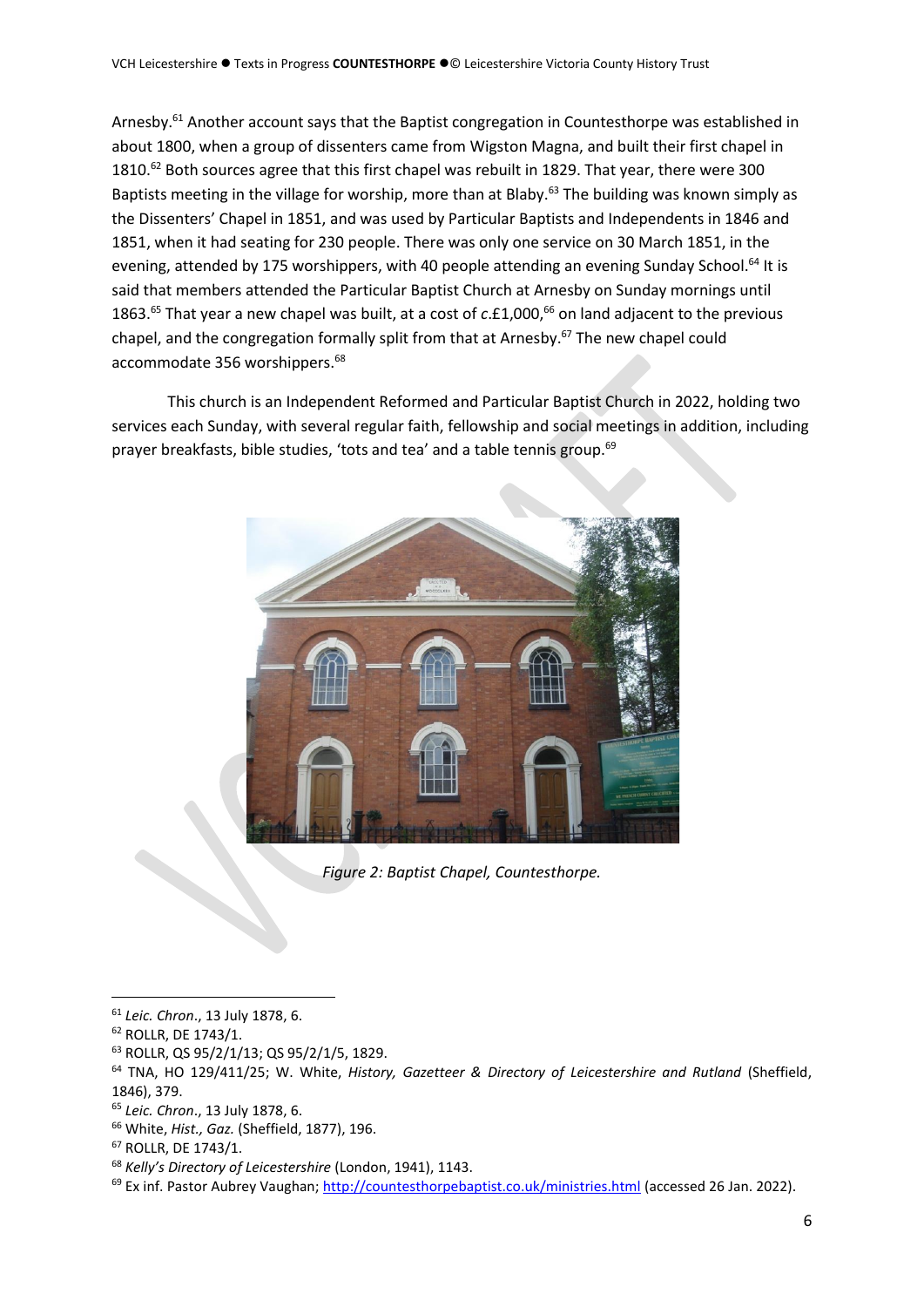## *Independents*

Little is known about this group. They were not noted in the village in 1829.<sup>70</sup> They shared a chapel with the Baptists in 1851.<sup>71</sup> They were still worshipping in the village in 1872.<sup>72</sup>

<sup>70</sup> ROLLR, QS 95/2/1/13.

<sup>71</sup> TNA:PRO, HO 129/411/25.

<sup>72</sup> Northamptonshire Record Office, ML594.